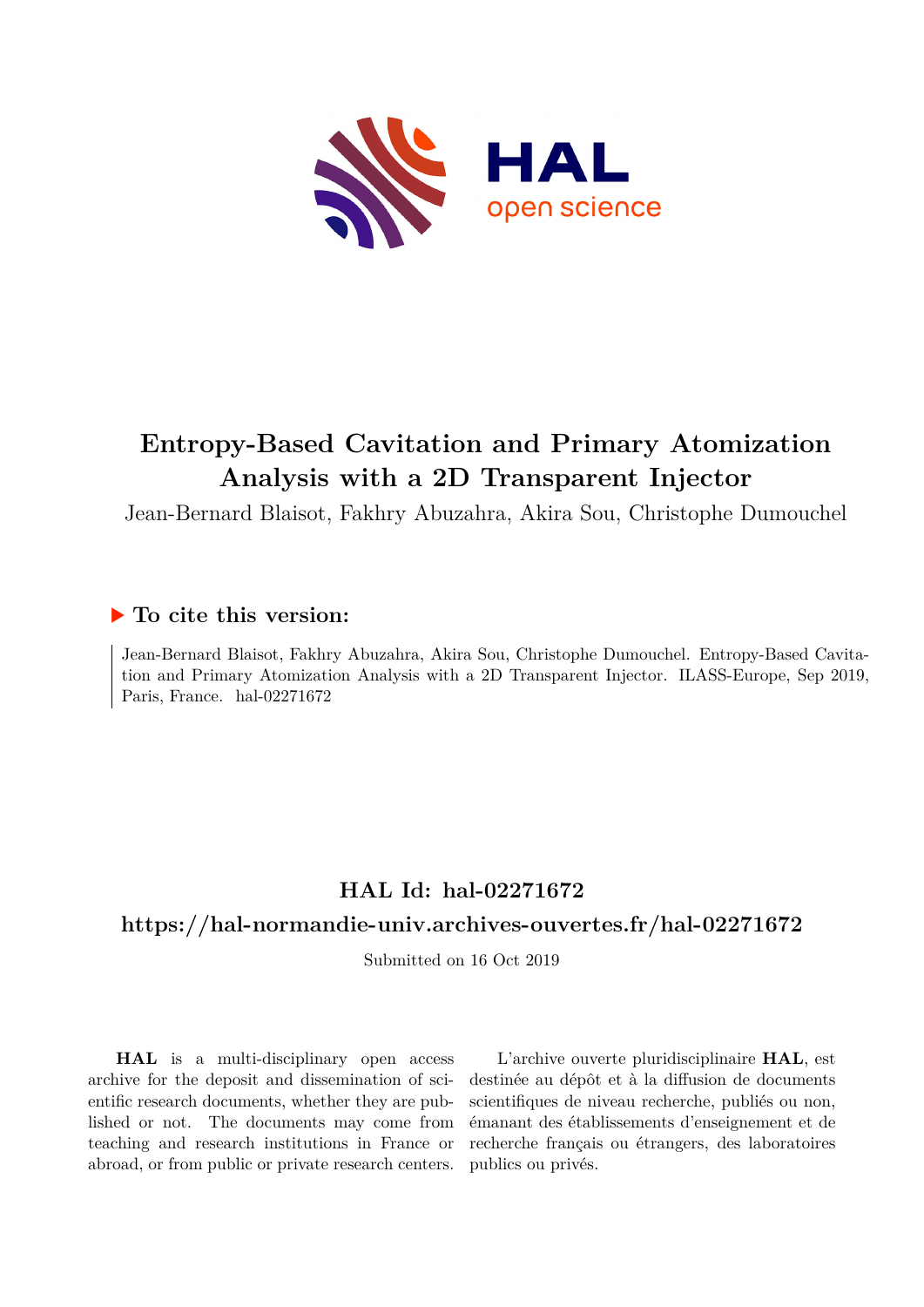## **Entropy-based cavitation and primary atomization analysis with a 2D transparent injector**

Jean-Bernard Blaisot<sup>\*1</sup>, Fakhry Abuzahra<sup>1</sup>, Akira Sou<sup>2</sup>, Christophe Dumouchel<sup>1</sup> 1CORIA – UMR 6614, Normandie Université, Université et INSA de Rouen, Saint-Etienne du Rouvray, France 2Kobe University, Japan

\*Corresponding author: blaisot@coria.fr

## **Abstract**

A transparent scale-up injector with asymmetric incoming flow direction was designed to promote cavitation on mainly one-side of the orifice. This orifice has a rectangular cross-section that provides straightforward optical access to the internal flow. This geometry was designed to study the role of the internal flow, and particularly of the development of cavitation, on the modification of the primary atomization process occurring as soon as the liquid emanates from the injector.

The internal flow is classified into four regimes based on the extent of the cavitation zone; 1- no-cavitation, 2 developing cavitation, 3- super cavitation and 4- semi-hydraulic flip cavitation. Image series of 500 images was recorded for different flow rates belonging to regimes 2-4. Image segmentation is applied to each individual image to identify liquid and vapour phase regions. Based on these segmented images, the mean and rms values of the cavitation extent are determined for each cavitating regime. Furthermore, a more detailed statistical analysis of the cavitation is obtained with the computation of an entropy image, bringing indication on interface between vapour and liquid and on the shed cavitation bubbles.

The liquid jet fragmentation is qualified from the entropy analysis also. The primary atomization is associated with the region in the image where the liquid core is fragmented in detached ligaments and drops. This region is easily identified from the entropy analysis and the primary atomization is quantified through the computation of the area of this region.

In the presence of cavitation, the primary atomization process is altered. The way liquid fragmentation is modified by cavitation is shown to be correlated to the extent of the cavitation zone in the orifice. In this paper we give a quantification of these modifications, clearly visible to the naked eye on the images.

### **Keywords**

Experiment; Image Analysis; Cavitation; Primary Atomization; Entropy

### **Introduction**

Atomization processes and particularly primary atomization in the near field of the nozzle orifice of an injector are strongly linked to the properties of the flow inside the nozzle. The large velocity and pressure changes occurring in fuel injector nozzles trigger cavitation inception in region where the fluid undergoes low pressure or high viscous stresses [1]. It is well known that the cavitation influences the flow downstream the nozzle. It can lead to a change in spray cone angle [2] and spray contour shapes [3] and the way cavitation is developing in the nozzle closely affects the characteristics of the spray in the near field [4].

Characterizing the internal flow is of great importance when cavitation investigation is concerned. The very small injector geometry accompanied with high pressure and correspondingly high flow velocity in commercial injectors make flow visualization an arduous task. Transparent nozzles of real size [4][5] introduce limitations in terms of injection pressure and require using refractive index-matching techniques to visualize internal flows. In such conditions, quantitative evaluation of cavitation properties is often limited. Scaled-up nozzles [6][7] are useful tools to figure out how cavitation develops in the nozzle and eventually affect atomization. 2D scaled-up nozzles are particularly well suited for complete and detailed visualization of cavitating flows.

Sou et al. [7] investigated a simplified up-scaled version of a VCO injector where an asymmetry transparent nozzle is employed. The flow entering the nozzle changes its direction suddenly at the orifice inlet. A recirculation zone appears, mainly, near the up-stream orifice wall [8]. As the velocity increases, the local pressure decreases and the local viscous shear increases that promotes cavitation inception and, thus, bubbles start to appear [9]. The cavitation cloud extends as the velocity increases. Ligament structures was also observed by Sou et al. [10] mainly on the upstream side of the jet (the same side where the cavitation develops).

In this work, a scaled-up 2D transparent injector of identical geometry to the one of Sou et al. [10] is used to visualize internal and external flow utilizing high resolution images. These images are segmented to identify the liquid and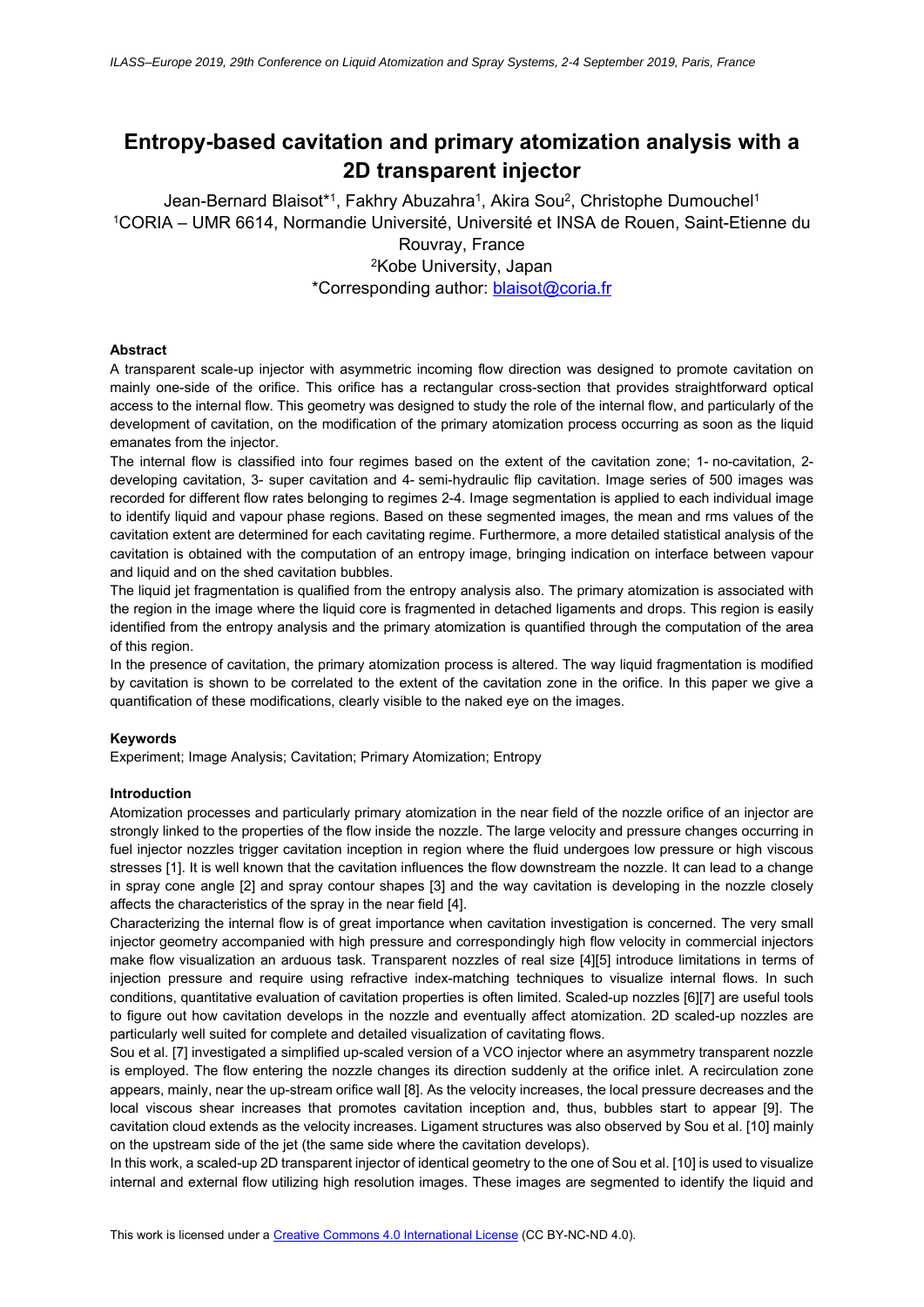### *ILASS – Europe 2019, 2-4 Sep. 2019, Paris, France*

the gas or vapour phases and series of 500 images are analysed. For such large image series, statistical tools are needed to derive relevant quantitative quantities. This task is achieved here through the entropy approach. Quantitative parameters are determined from the entropy maps and their variations versus the injection flow rates are interpreted.

In the first part of the paper the experimental test bench, the nozzle geometry and the different flow regimes are presented. Then the entropy method is introduced. The internal flow and external flow analyses constitute the results and discussion part. The last section is dedicated to the central conclusion emerging out of the present study.

## **Experimental test bench**

The scheme of the experimental rig is shown in Figure 1. The flow is driven by a centrifugal pump with a fixed flow rate  $Q_{Tot} = 0.5$  m<sup>3</sup>/hr and a maximum injection pressure of 10 bar. The flowrate  $Q_m$  is controlled by a regulating valve and measured by a Coriolis-type flow meter. The working fluid, water at ambient temperature, is softened to eliminate the limestone. The operating conditions are given in Table 1, the varying parameter of the study being the flow rate  $Q_m = Q_{Tot} - Q_{Reg}$  (see figure 1) where  $Q_{Reg}$  is the return flow controlled by the regulating valve. The mean flow velocity ( $V_q = Q_m / (\rho_l A_N)$  where  $A_N$  is the orifice sectional area and  $\rho_l$  is the water density) is used to calculate gaseous Weber number  $We_g$  and Reynolds number  $Re$ , where the last is defined for the orifice thickness  $T_N$ =1 mm. The cavitation number CN is defined by  $(P_{amb} - P_v)/(0.5\rho_l V_q^2)$  where  $P_{amb}$  is the ambient pressure and *Pv* is the saturation vapor pressure.



**Figure 1**. Experimental test rig

**Table 1**. Operating conditions: V<sub>a</sub> is the mean flow velocity,  $\Delta P_i$  is the differential (reference) injection pressure, Re is the Reynolds number, CN is the cavitation number and  $We<sub>e</sub>$  is the gaseous Weber number.

| Cond. N° | $(10^{-3}$ kg/s) | $V_a$ (m/s) | $\Delta P_i$ (bar) | Regime | Re    | CN   | We <sub>g</sub> |
|----------|------------------|-------------|--------------------|--------|-------|------|-----------------|
|          | 40.0             | 10.0        | 1.35               |        | 10000 | 1.98 | 1.72            |
| 2        | 43.3             | 10.8        | 1.58               |        | 10850 | 1.69 | 2.02            |
| 3        | 47.5             | 11.9        | 1.86               | Ш      | 11900 | 1.40 | 2.43            |
| 4        | 55.0             | 13.7        | 2.55               | Ш      | 13750 | 1.05 | 3.25            |
| 5        | 57.5             | 14.4        | 2.83               | Ш      | 14400 | 0.96 | 3.55            |
| 6        | 62.5             | 15.6        | 3.36               | IV     | 15650 | 0.81 | 4.20            |
| 7        | 66.7             | 16.6        | 3.91               | IV     | 16700 | 0.71 | 4.78            |
| 8        | 76.7             | 18.3        | 5.45               | IV     | 19200 | 0.54 | 6.32            |

The injector was designed by Akira Sou [10]. Figure 2 shows a sketch of the 2D injector. The geometry is inspired from the internal path that the fuel follows in Valve Covered Orifice nozzles. Here the two main pipes are of rectangular cross-section of thickness  $T_N$ =1 mm. The supply pipe is horizontal and connected to the vertical discharging pipe (nozzle) of length  $L<sub>N</sub>$  =16 mm and of width  $W<sub>N</sub>$ =4 mm. The asymmetric in-flow with the angle of 90° between the supply pipe and the orifice, along with the sharp inlet, promote cavitation mainly on the upstream side of the nozzle. In the remainder, upstream and downstream terms will be relative to the supply pipe flow (see figure 2). The scaled-up injector favours cavitation at relative low injection pressure (7 bar) and low flow velocity (20  $m/s$ ).

A Diffuse Back Light (DBI) technique is employed to visualize internal and external flows (see figure 3). The optical setup consists of a short-pulsed illumination laser source (Quantel Ultra frequency doubled Q-Switched Nd:YAG, 532 nm), a high magnification objective (Nikkon 300 mm f/4D) coupled with an extension tube and high-resolution CCD camera (Dalsa Pantera 11M4). The image definition is 4016 x 2672 pixels. The magnification leads to a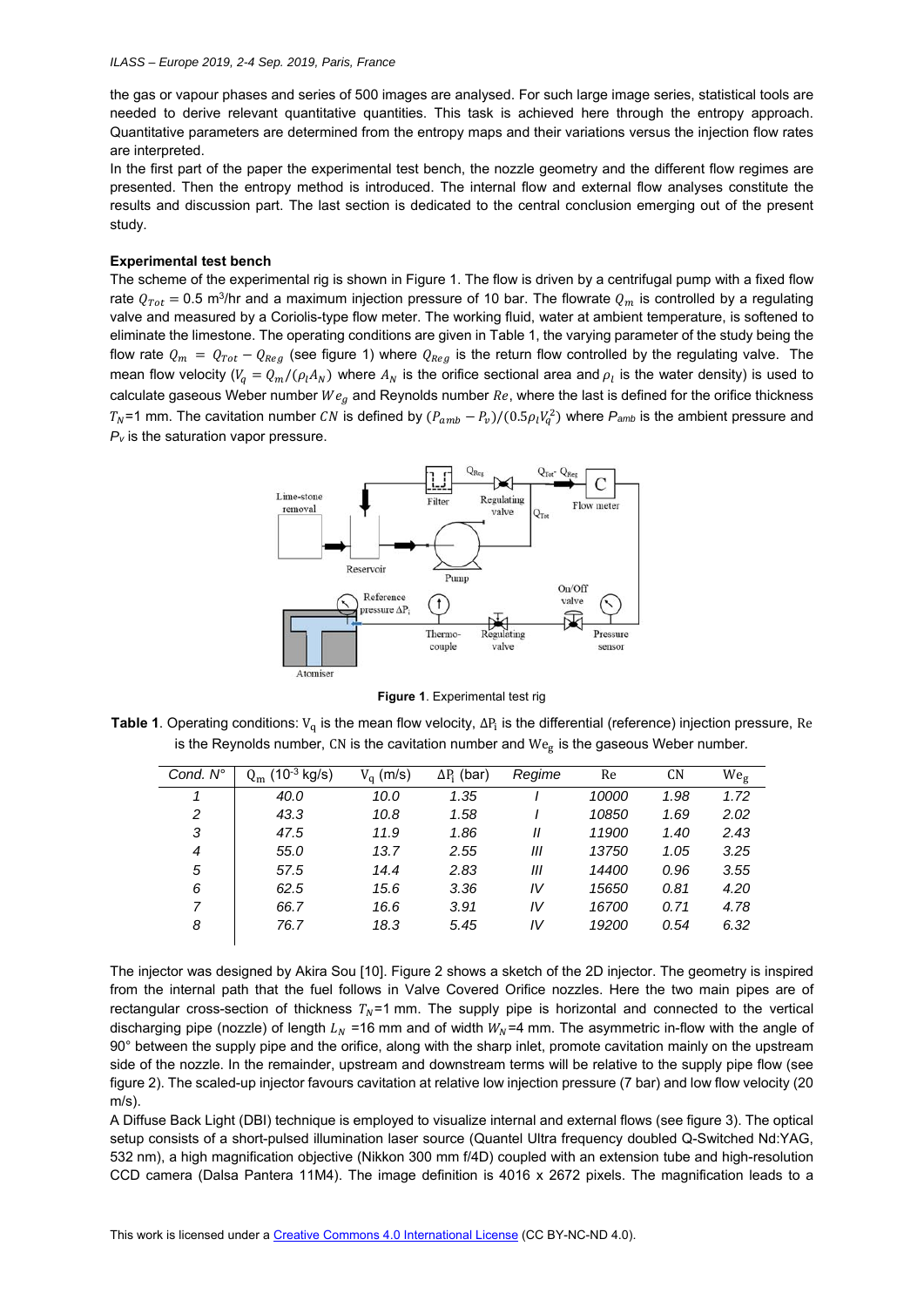corresponding physical field of 19.7 x 13.1 mm<sup>2</sup> with a spatial resolution of 4.9 µm/pixel. For each injection condition, a series of 500 images is recorded.

Four flow regimes have been observed: Regime I: no cavitation; Regime II: cavitation inception; Regime III: super cavitation; Regime IV: semi-hydraulic flip. The regimes are mainly differentiated by the extent length of the cavitation plume. Regime II corresponds to the appearance of cavitation bubbles at the entrance of the orifice. In the super cavitation regime (Regime III) the cavitation structures increases in length and may extend up to the nozzle exit. The semi-hydraulic flip regime (Regime IV) occurs when external air moves upstream in the orifice. This is induced by a cavitation plume that extends to the nozzle exit section and results in smoothed liquid jet interface. The regime is called "semi"-hydraulic flip here due to the nozzle asymmetry. These regimes are illustrated in figure 3. This figure shows that the atomization process is strongly modified with the flow rate and greatly relates with the development of the cavitation in the orifice.



**Figure 2**. 2D transparent nozzle



**Figure 3**. Internal flow (upper row) and external flow (lower row) for the regime I to IV (from left to right)

## **Entropy method**

The internal flow is characterized by a vapour phase dispersed in the surrounding liquid media and the external flow by a liquid phase fragmented in the surrounding air media. In this two-phase flow problem, the relevant phases are thus the liquid and the vapour or gas (air) phases. We will use the term liquid and gas phases in the remainder. In BDI images of the internal flow the light grey level represents the liquid phase and the dark grey level the gas phase whereas it is the opposite for the external flow (see figure 3). BDI images are segmented in two-level images on the basis of the grey level histogram corresponding to each phase, white pixels corresponding to the liquid and black pixels to the gas for the internal flow and inversely for the external flow.

To quantitatively characterize the cavitation in the nozzle and the atomization of the jet, and to analyse their statistical properties, an entropy-based approach using an home-made program is utilized [11]. The classical entropy definition derived from information theory is used here (see Eq. 1). It is based on the definition of 'states' to which the pixel belongs and specifically to the probability of occurrence of these states. The states are classically associated to the phases introduced before but an additional third state is also considered. For the internal flow the gas phase (black pixels) is actually divided in two states, i.e. cavitation plume (biggest vapour cavity) and the detached bubbles. For the external flow the liquid phase (black pixels) is divided in two states also, i.e. the jet (biggest liquid element) and the detached droplets. The probability  $p_s$  of occurrence of each state  $s$  ( $s = L$  for liquid,  $s = G$  for gas and  $s = B$  for the biggest element) is computed over the image series for each pixel location. For this three-state condition, the entropy indicates how many states were seen by the pixels and what were their relative probability. The entropy is null as soon as only one state is seen by a pixel, whatever the state, and the maximum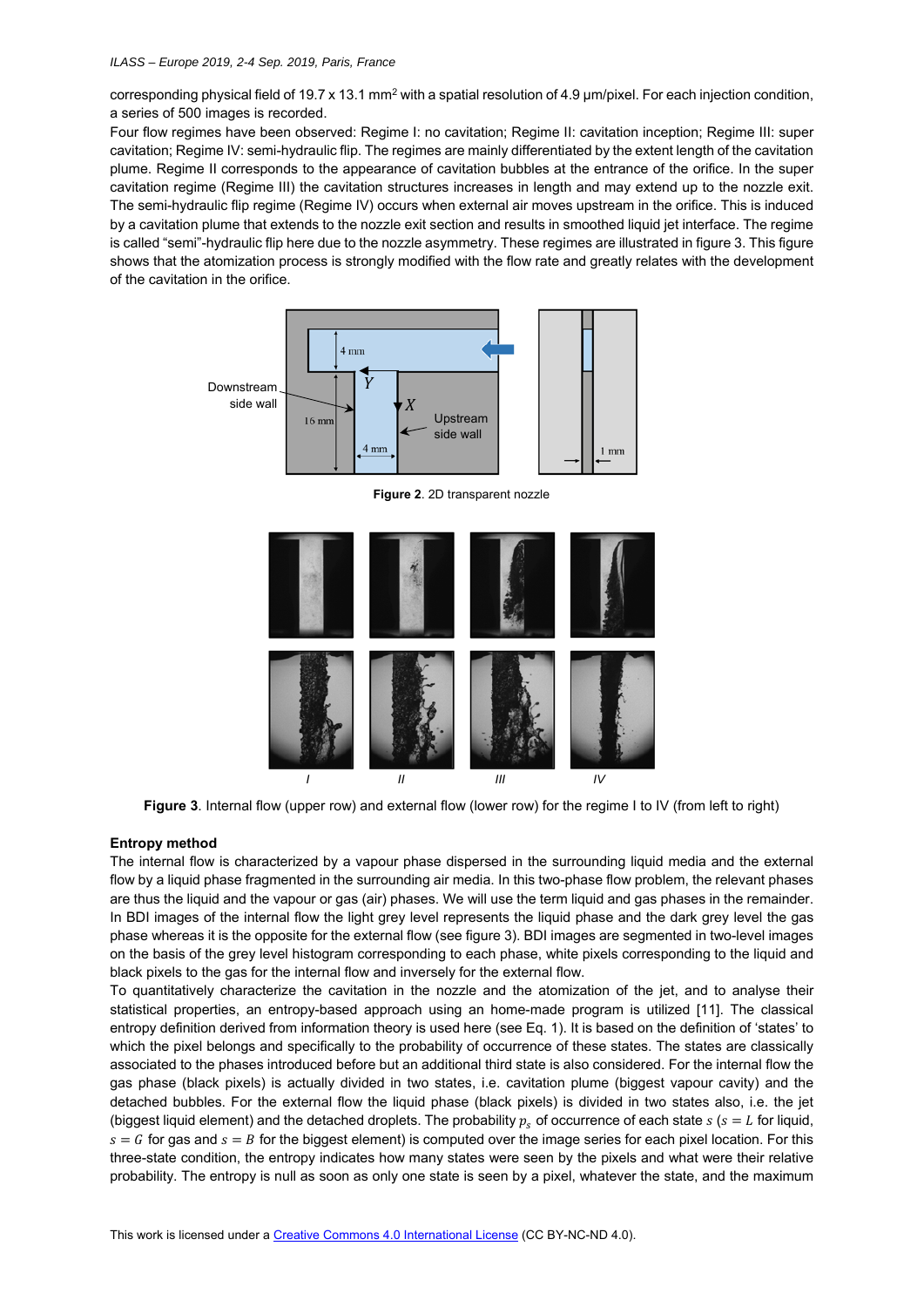entropy is reached when an equivalent probability is associated to each of the three states. This maximum serves to normalize entropy  $E$  values, i.e. maximum normalized entropy is 1:

$$
E = \frac{-\sum_{s} p_s \ln(p_s)}{\ln(3)}\tag{1}
$$

Regions always covered by the liquid for the internal flow or by the gas for the external flow are thus assigned a null entropy value. Moreover, if there exist regions always occupied by the largest element, they will also be assigned a null value. Non-null entropy values correspond to region where at least two states occurred. This information could also be obtained by the fluctuation of presence of the liquid and gas phases. However, the advantage of the entropy quantity is that it does not depend on grey level values (due to the computation of probabilities) and it allows discriminating more than two states. Therefore, a criterion of interest concerning the occurrence of the three states at a given location is introduced. It is given by the 3-state entropy threshold  $E_3$  below which only two states  $a$  and  $b$  occur, i.e.  $p_a=p_b=0.5$  and  $p_c=0$ , leading to  $E_3=\frac{\ln(2)}{\ln(3)}\approx 0.631$ . Pixels for which  $E > E<sub>3</sub>$  are concerned with the three states, i.e. the liquid, the gas and the biggest element are encountered at this location. For the internal flow, the corresponding region is located at the outline of the cavitation plume and is called the bubble detachment region. For the external flow these pixels are located at the outline of the jet, in a region of transition between continuous and fragmented liquid phases, referred to as the primary atomisation zone [11]. The quantitative analysis of the occurrence of the three states for the determination of the bubble detachment region or of the primary atomization zone can only be reached through the entropy quantity.

#### **Internal flow analysis**

As indicated in Table 1, conditions 1 and 2 lie in the 'no cavitation' regime I and are thus not selected for the analysis of the internal flow. Examples of segmented images are given in figure 4 where detached bubbles are represented in black and cavitation plume (biggest structure) is shown in blue. The statistics of the cavitation plume area  $A_R$  and of its centroid coordinates  $(X_R, Y_R)$  have been determined for condition 3-8. The results are presented in figure 5 as a function of the flow rate  $Q_m$  where dimensionless quantities are used, i.e.  $X_B$  is normalized by  $L_N$ ,  $Y_B$  by  $W_N$  and  $A_B$  by the nozzle area  $A_N = L_N \times W_N$ . The results show that the mean value for  $A_B$  (figure 5-a) increases rapidly in the transition from regime II to regime IV. In regime II, the rms and mean value for  $A_B$  are almost the same, indicating that the vapour cavities are largely fluctuating in size for this condition corresponding to cavitation inception. In regime IV a plateau is reached for  $A_B$  that represents almost 70% of the nozzle orifice area. The gas phase is mainly constituted of one big bubble in this regime and the liquid represents only 30% of the nozzle area.



**Figure 4**. Internal flow: segmented image example for conditions 3 to 8. The cavitation plume is shown in blue.

The centroid location (figure 5-b) shows that the longitudinal location of the cavitation plume  $X_R$  depends on the regime whereas the transverse location  $Y_B$  does not and remains around one third of the nozzle width. The cavitation plume starts appearing at nozzle orifice entrance with a mean longitudinal location around 20% of the nozzle length characterized with very large fluctuation. As soon as regime IV is reached, the fluctuations of  $X_R$  are greatly reduced owing to the fact the cavitation plume totally covers the orifice length.  $X_R$  reaches the limit value of 0.55 as the plume is larger near the nozzle exit.

The entropy is evaluated from the segmented image series (see figure 4). The resulting entropy maps are presented in figure 6. As expected, the flow regions always occupied by the liquid have a null entropy. This corresponds to the black colour zone for condition 3. The coloured regions in entropy maps (i.e. non-null entropy values) correspond to region where at least a gas structure went through. As soon as liquid, small bubbles and the biggest one pass alternatively at a given location, the entropy exceeds the 3-state threshold  $E_3$ . This particular value is indicated by black contours on entropy maps in figure 6 and the 3-state region is coloured in yellow to white. For the cavitation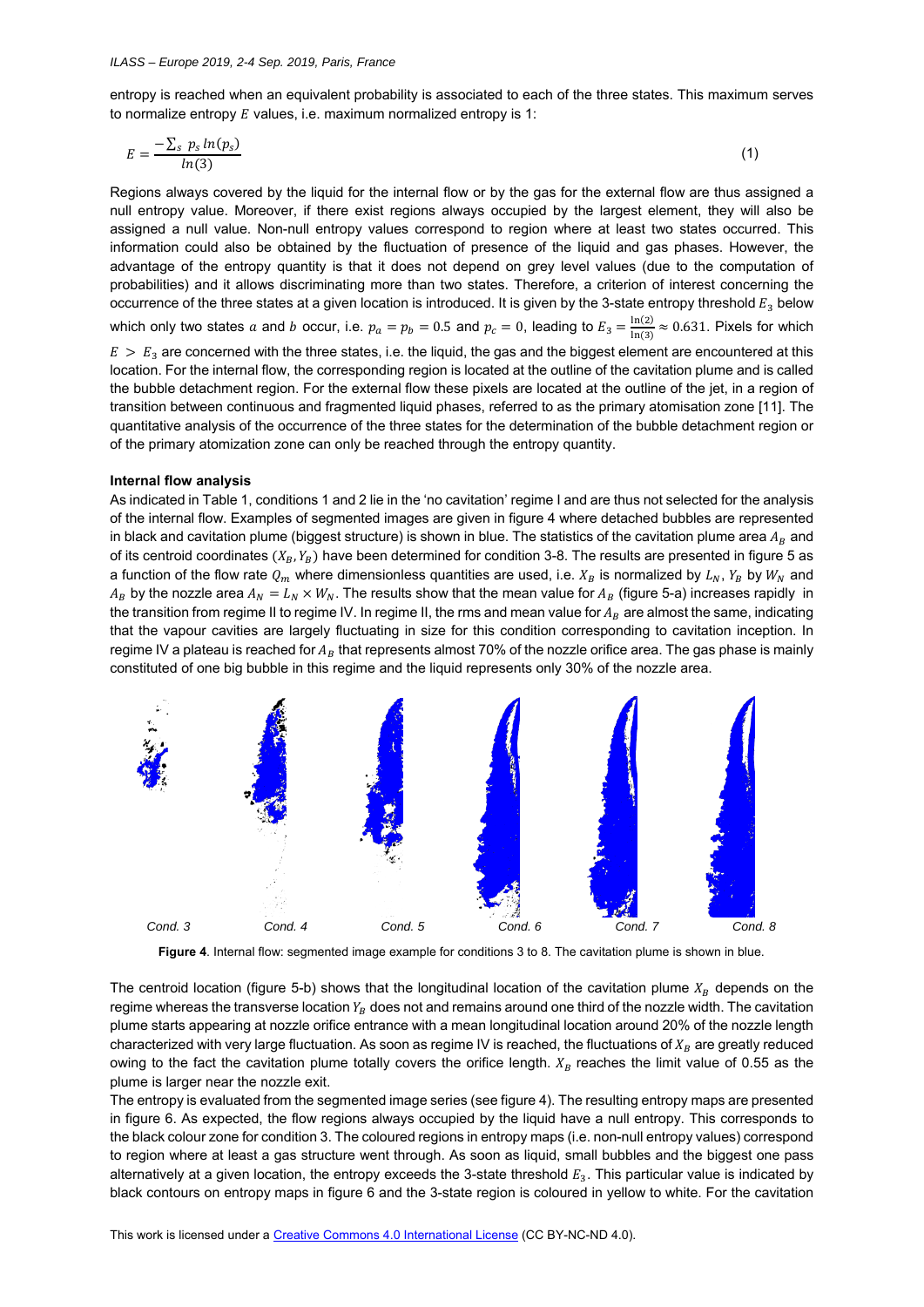### *ILASS – Europe 2019, 2-4 Sep. 2019, Paris, France*

inception regime (cond. 3 in figure 6), the contour  $E_3$  delimits a zone that was covered by the biggest bubble at least one time in the image series. The maximum entropy remains around  $E_3$  for this condition, meaning that the three states are not equally probable. Indeed,  $(p_l, p_G, p_B) \approx (0.65, 0.25, 0.1)$  for this condition. For the other conditions, the 3-state contour delimits an inner region where  $E < E_3$ . In this region only two states are encountered, meaning that the cavitation plume is always present here. The entropy even reaches again zero for pixels only covered by the cavitation plume in the series. The regions  $E > E_3$  surrounding the cavitation plume, and called the bubble detachment zone, are populated by small bubbles. The spreading of this zone is relatively large for regime III and greatly decreases for regime IV as can be seen also on the figure 7-a presenting the variation of the normalized bubble detachment zone area  $A_{BD}$  as a function of the flow rate. From cavitation inception to super cavitation regime a steep increase of  $A_{RD}$  occurs but it constantly decreases after with increasing flow rates. This results from stabilization of the cavitation plume. Indeed, in regime IV the main fluctuating part remains near the nozzle exit, on the downstream side. For this regime the cavitation plume represents around 70% of the nozzle area and the bubble detachment zone is only about 5-6% of it.



**Figure 5**. Internal flow: cavitation plume area  $A_B$  (a) and centroid coordinates ( $X_B$ ,  $Y_B$ ) (b) as a function of the flow rate. Error bars represent the standard deviation of the quantities over the image series.



**Figure 6**. Internal flow: entropy maps for conditions 3 to 8 (regimes indicated in brackets). Correspondence between colours and entropy values are given in the right column. The black lines delimits the 3-state regions ( $E_3$ =0.631).

In regime IV it can be observed (see Fig. 6) that the limit between the liquid and the cavitation plume is very stable as the non-null entropy region is very thin, particularly near the nozzle entrance. The contours delimiting the nonnull entropy regions are superimposed for all the conditions in the image of figure 7-b. On the left side of this image (red curve in figure 7-b) the boundary between the liquid and the bubbles is almost unaffected by the flow rate, and this, whatever the cavitation regime. Two contours (yellow and cyan) diverge a bit: they belong to regime III for which small bubbles in the detachment zone can be entrained in the liquid. This limit between liquid and vapour in the nozzle is clearly dominated by the streamlines of the liquid flow.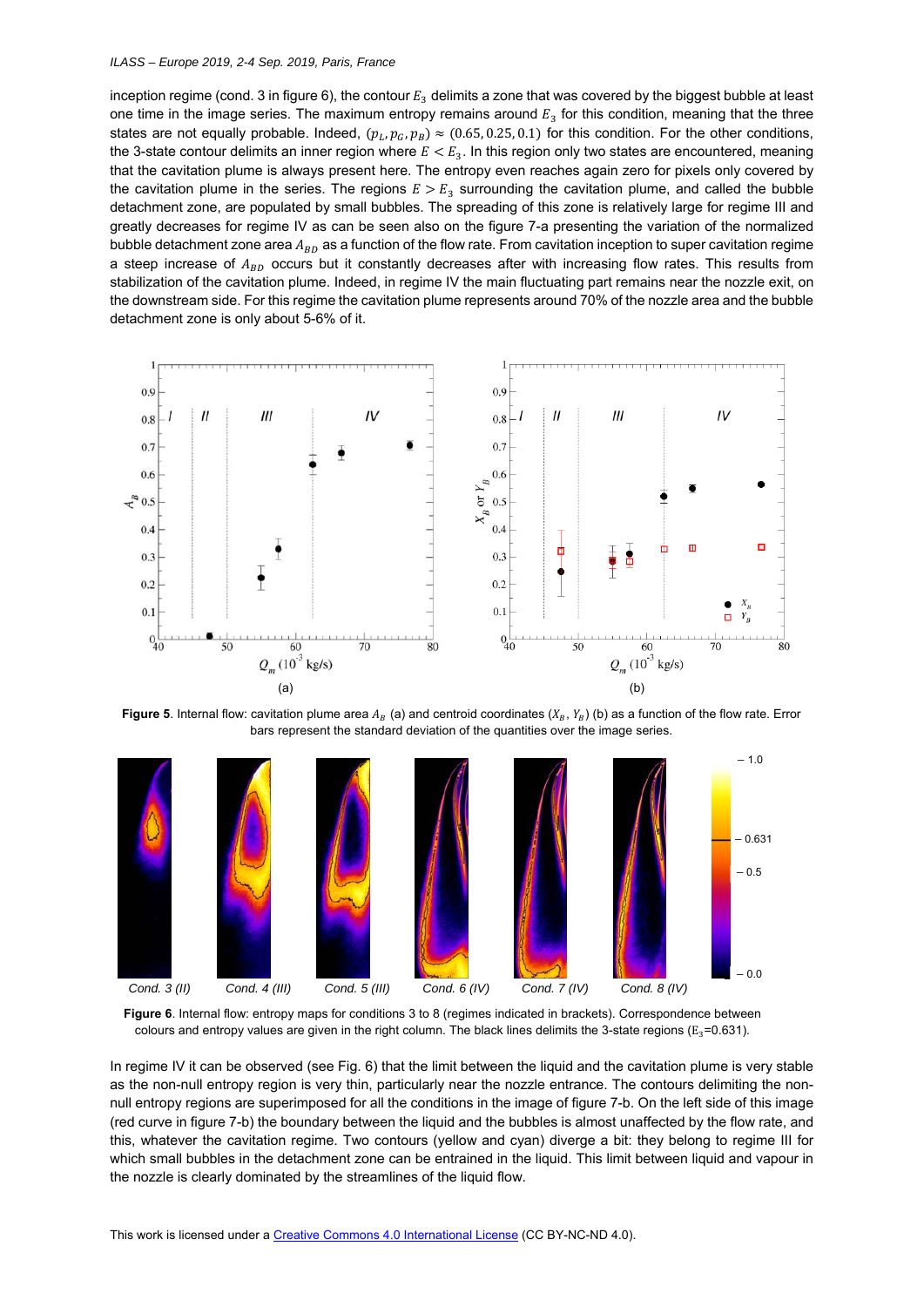For the regime IV, two particular flows structures can be seen near the upstream side wall of the nozzle (see figures 6 and 7-c,d); 1 - a large vapour cavity and 2 - a re-entrant jet:

1 - Between the two vertical black strips attached to the upper upstream corner there is a grey region in the image (indicated by red arrows in figure 7-c,d). Even though this region is in light grey levels similar to the liquid region, it is not associated to liquid. Indeed, the local structure of the image clearly shows a wavy liquid-gas interface. This evidences the presence of a large gas cavity of width of the order of the width of the light grey level region and of thickness likely to be of the order of the nozzle thickness  $T_N$ . It is also suspected that the other parts of the cavitation plume associated to black regions in DBI images are rather composed of a two-phase structure with many gasliquid interfaces as in foam.

2 – Another light grey region touching the upstream side wall is seen on the nozzle flow images. This second region is associated to liquid as the local grey level structure is identical to the light background. This evidence the presence of liquid in this region that is induced by a re-entrant jet [12][13]. The local movement of this re-entrant jet is oriented upstream, as seen from high speed visualizations. This re-entrant jet can be sometimes populated with vapour bubbles as can be seen on figure 7-d.

It is clear from the entropy maps that for the highest flow rates these two flow structures, large gas cavity and reentrant jet, are stable in this region (null entropy). If there is no doubt about the liquid phase of the re-entrant jet, it is not clear if the large gas cavity is vapour or air. It is believed that this cavity is more likely to be full of vapour because it does not seem to extend down to the nozzle exit to allow air coming in the nozzle.



Figure 7. Internal flow: a - Normalized area of the bubble detachment region A<sub>BD</sub> as a function of the flow rate; b – non-null entropy contours superimposed for the condition 3 to 8; c,d – images of the flow in condition 8.

#### **External flow analysis**

The external flow emanating from the nozzle is mainly a planar liquid sheet at the nozzle exit that disintegrates into ligament and droplets (see figure 3). The liquid jet is the biggest liquid element in the image that constitutes the state  $B$ . Entropy maps are presented in figure 8 for the external flow. The entropy is null for the flow regions always occupied by the air or by the jet. The coloured regions in entropy maps (i.e. non-null entropy values) correspond to region where at least one dispersed droplet was seen. As soon as air, droplets and the liquid jet alternatively occupy a given location, the local entropy value exceeds the 3-state threshold  $E_3$  and the associate region is called the primary atomisation zone. Black contours delimit this zone on entropy maps in figure 8. It is clearly seen that for regimes I to III, the 3-state region is far less extended on the downstream side (left side) as transition from air to jet occurs with almost no droplets between, i.e. the primary atomisation zone is reduced to its minimum.

On the upstream side the atomization expands a bit more, particularly for regime III and IV. In fact, the primary atomization zone area  $A_a$  starts decreasing when cavitation inception regime is reached and then increases as flow rate increases for both jet sides, as can be seen in figure 9-a. Moreover, whereas this area increases between regimes II to IV, it decreases again at maximum flow rate. It can be observed also that the downstream side area is far smaller than the upstream one.

The reason for the first decrease of the primary atomization area (from regime I to II) can be assigned to a modification on the internal liquid flow that could lead to a less efficient atomization or to an atomization area shifted farther downstream from the orifice outlet. The second decrease observed in regime IV occurs when the cavitation plume permanently reaches the outlet. A complete reorganization of the atomization process happens under this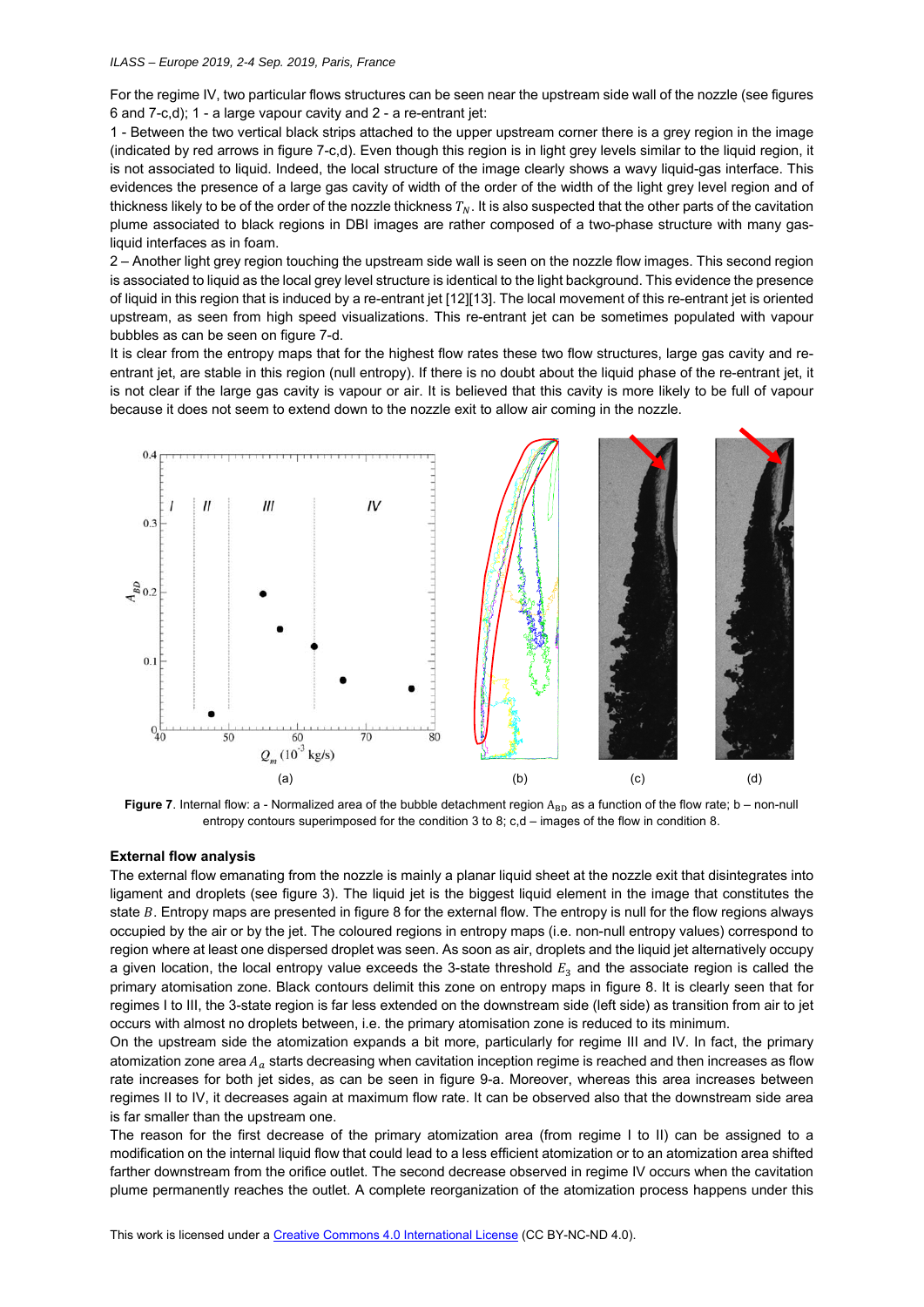condition, leading to an apparently decreasing atomization area in the images but with an increase of the atomization in the perpendicular direction as can be seen on perpendicular views shown in figure 10. No entropy analysis was however possible for these perpendicular views for which only 50 images were recorded.



**Figure 8**. External flow: entropy maps for conditions 2, 3, 5 and 7. Correspondence between colours and entropy values are given in the right column. The black lines delimits the 3-state regions ( $E_3$ =0.631).

The primary atomization area is characterized by the presence of dispersed droplets which is quantified by measuring the area  $A_d$  of the region where the probability of presence of droplets is greater than 2.5%. The results are reported in figure 9-b. It can be noticed that this region expand beyond the primary atomization area (i.e.  $A_d \approx$  $3 \times A_{\alpha}$ ) as droplet can be encountered in regions where the jet never comes. The same trends are observed for this droplet region than for the primary atomization area, i.e. its area is far smaller for the downstream side and it increases with the flowrate except at large flow rates where  $A_d$  goes back to value corresponding to the regime III.



**Figure 9**. External flow: a – primary atomization zone and b – droplet probability areas as functions of flow rate.

### **Internal-external correlations**

By comparing the quantitative results for internal and external flows it is possible to deduce some correlations. The size of the cavitation plume seems to correlate to the primary atomization area. This is not surprizing as it is well admitted that cavitation could have a non-negligible effect on the atomization process. We correlate here the cavitation activity to the cavitation plume area and the atomization efficiency to the primary atomization area. The decrease noticed for the primary atomization zone area and for the droplet area at the highest flow rate is linked to a reorganization of the atomization process. This correlate to the reduction of the bubble detachment zone area and to the stabilization of the bubble plume in the nozzle orifice. It is however not possible to correlate this to properties of the internal flow in this perpendicular direction as no visualization can be made in this direction due to the plain plates from which the nozzle is made.